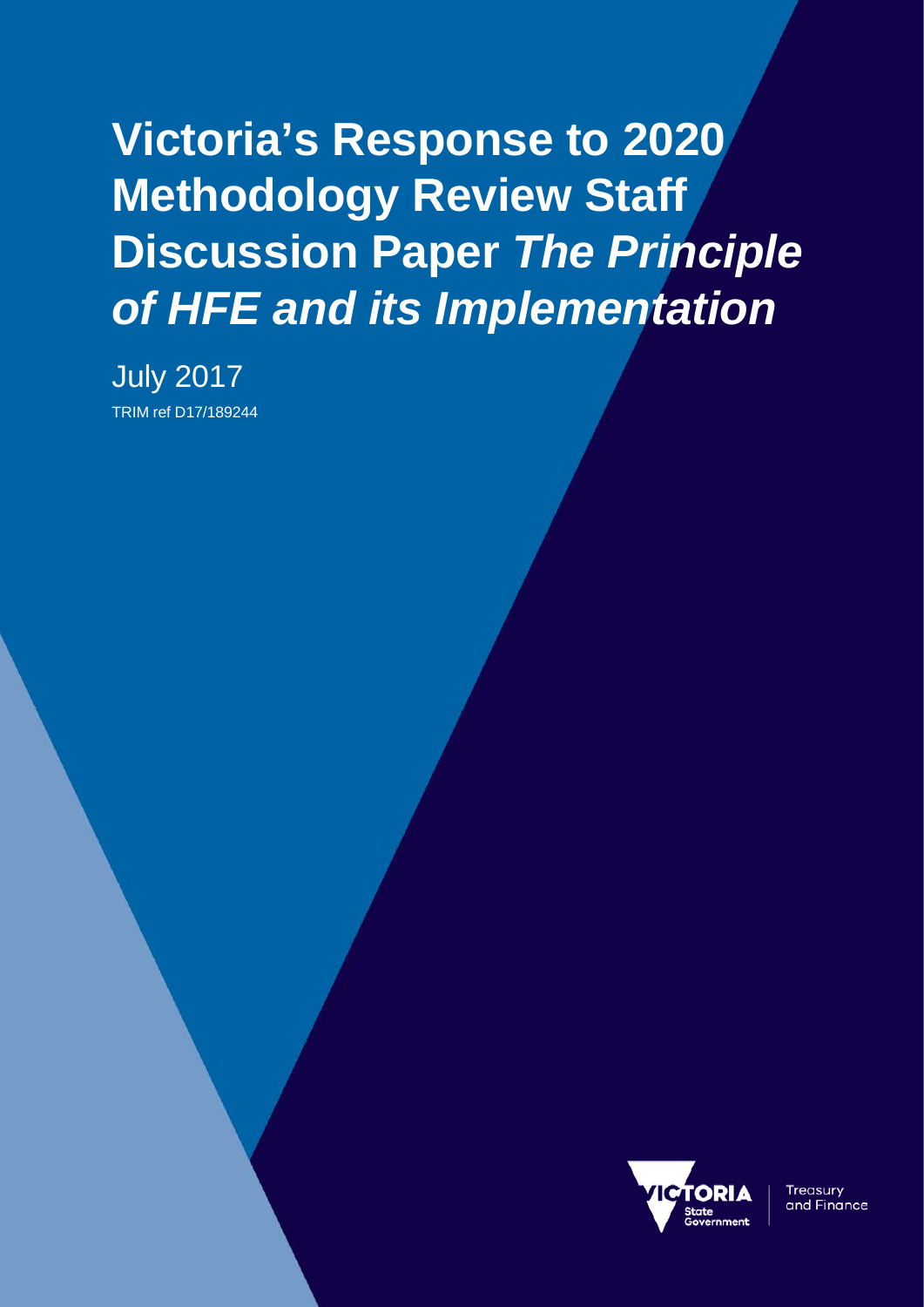The Secretary Department of Treasury and Finance 1 Treasury Place Melbourne Victoria 3002 Australia Telephone: +61 3 9651 5111 Facsimile: +61 3 9651 2062 dtf.vic.gov.au

Authorised by the Victorian Government 1 Treasury Place, Melbourne, 3002

© State of Victoria 2017



You are free to re-use this work under a [Creative Commons Attribution 4.0 licence,](http://creativecommons.org/licenses/by/4.0/) provided you credit the State of Victoria (Department of Treasury and Finance) as author, indicate if changes were made and comply with the other licence terms. The licence does not apply to any branding, including Government logos.

Copyright queries may be directed t[o IPpolicy@dtf.vic.gov.au](mailto:IPpolicy@dtf.vic.gov.au)

ISBN 000-0-000000-00-0 Published month 2017

If you would like to receive this publication in an accessible format please email [information@dtf.vic.gov.au](mailto:information@dtf.vic.gov.au)

This document is also available in Word and PDF format at [dtf.vic.gov.au](http://www.dtf.vic.gov.au/)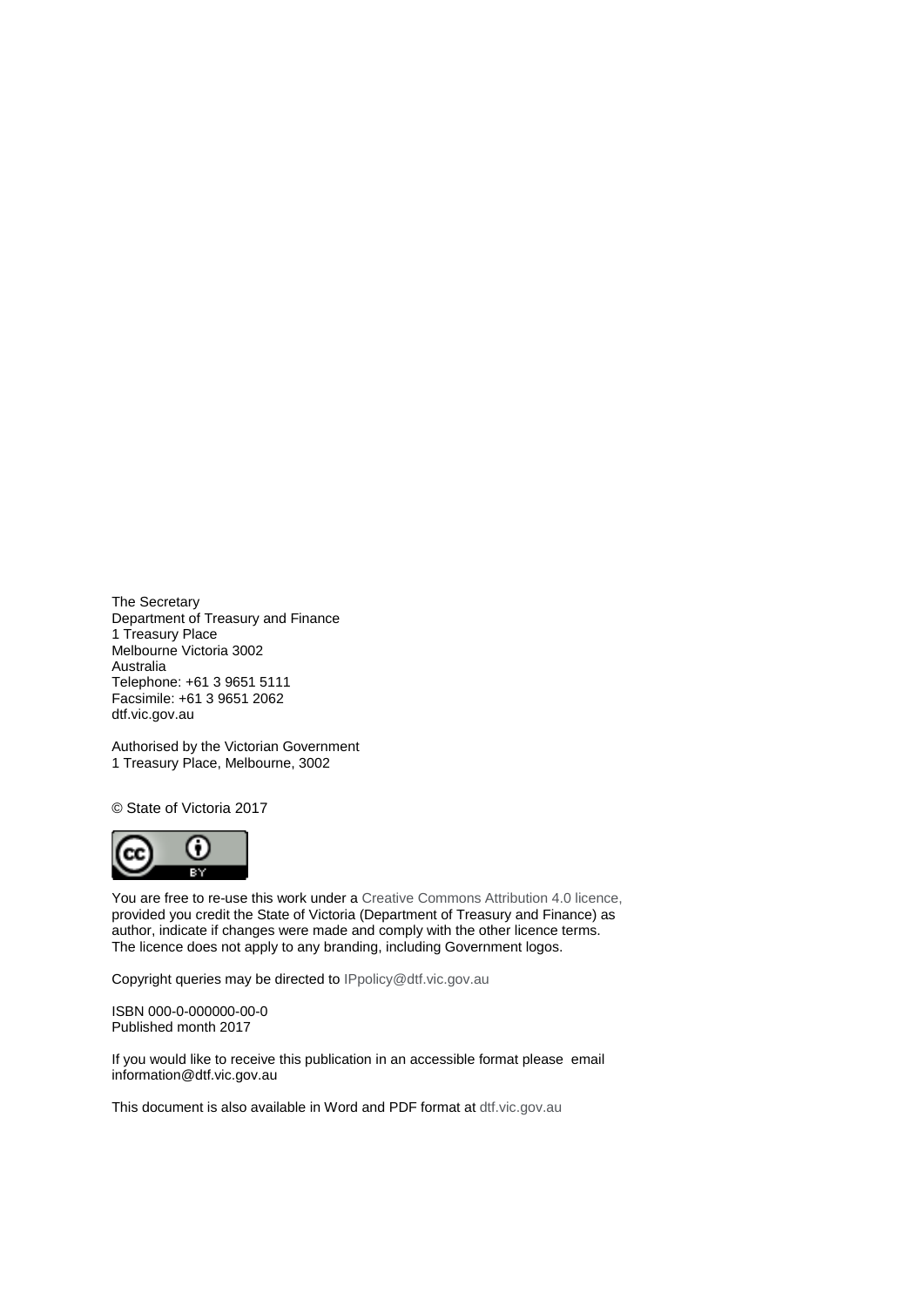# **Contents**

| 2. |                          |  |  |  |  |
|----|--------------------------|--|--|--|--|
| 3. |                          |  |  |  |  |
|    | 3.1<br>3.2<br>3.3<br>3.4 |  |  |  |  |
| 4. |                          |  |  |  |  |
| 5. |                          |  |  |  |  |
|    | 5.1<br>5.2<br>5.3        |  |  |  |  |
| 6. |                          |  |  |  |  |
|    |                          |  |  |  |  |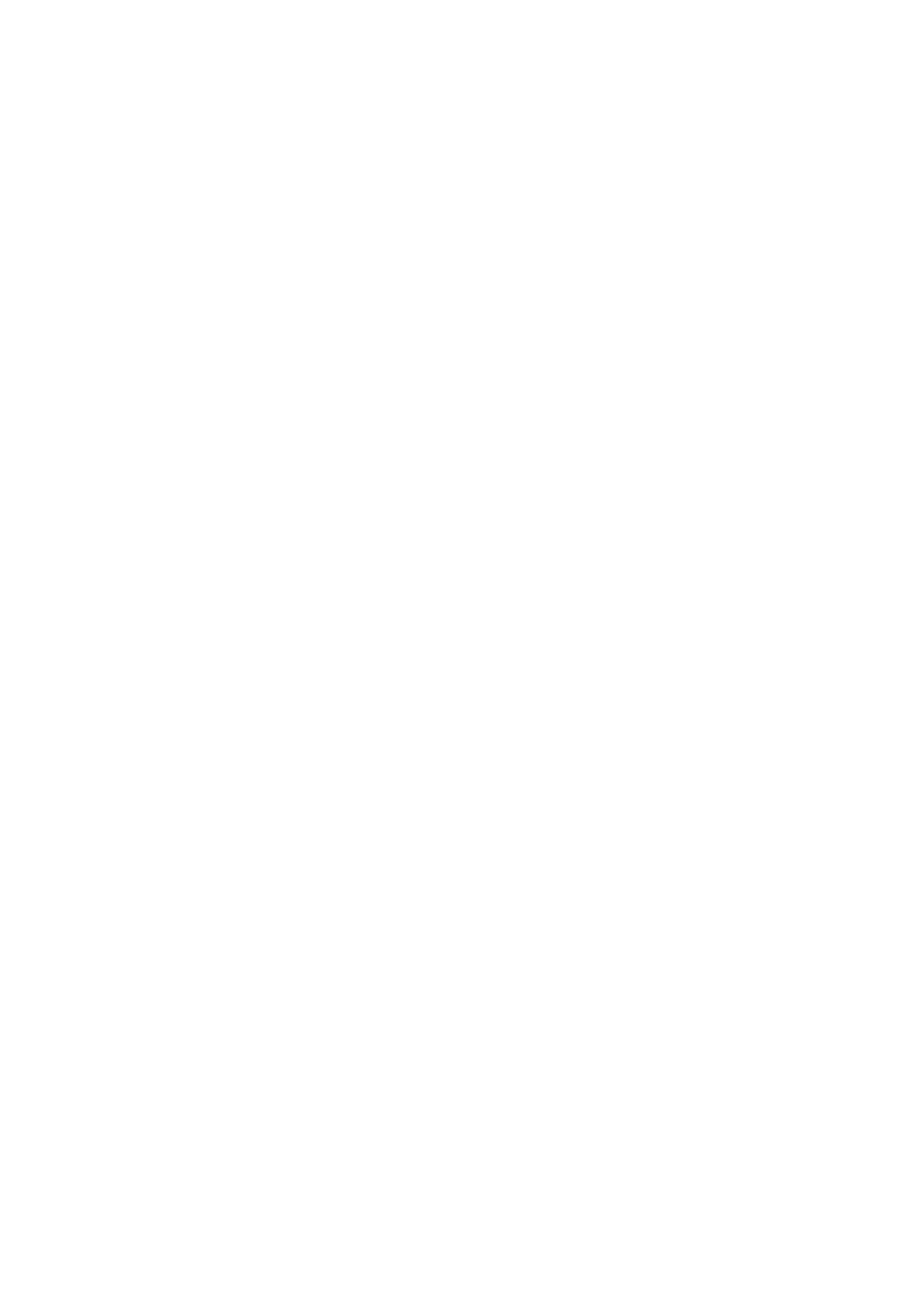# <span id="page-4-0"></span>**1. Objective and Definition of HFE and Supporting Principle**

Victoria broadly agrees with the 'principle of HFE' articulated in the 2010 and 2015 Reviews, and considers that the objective and definition of HFE is still appropriate for the 2020 Review.

State governments are responsible for operating and directly funding basic government services. The objective of HFE is to provide each state with the capacity to deliver a similar standard of government services. The definition of the 'principle of HFE as articulated' in the 2010 Review, which is that HFE should provide funding to the states from the pool of goods and services tax, such that states are enabled to have the same capacity to deliver services, provided they deliver them at the average level of technical efficiency and make the same effort to raise revenue. Victoria supports both this objective and definition of the principle of HFE.

There is little evidence that suggests HFE has been a major impediment to tax reform in practice. It is important to highlight that any significant deviation from the current HFE system would create considerable uncertainty and could result in major changes to the amount of GST received by individual states, and would have to be supported by robust, data-driven evidence that demonstrates HFE has significant economic costs. Victoria firmly believes that any such significant deviation from the status quo would need to be supported by evidence that shows that HFE is significantly limiting economic performance. Evidence of this should be data-driven rather than theory and assumptions-driven, utilise robust empirical models, and be free of unnecessary assumptions about the structure of the economy.

## <span id="page-4-1"></span>**2. Supporting Principles**

Victoria maintains the view that the four current supporting principles are sufficient, and that it is unclear what the nature of additional principles could be if they were introduced. Victoria considers that applying the supporting principles flexibly so that the best HFE outcome can be achieved is the preferable approach. It would be difficult to determine a hierarchy or weighting for these principles, and imposing an arbitrary weighting would not guarantee improved outcomes.

In reference to the consultation questions asked in the staff discussion paper Victoria has the following responses:

- the Commission should use supporting principles (or guiding considerations) to assist it in developing methods to give effect to the principle of HFE and the four current principles are appropriate and sufficient;
- HFE should continue to be the priority, with the supporting principles assisting in the achievement of HFE;
- there does not appear to be any great value in the supporting principles having a pre-determined hierarchy, as the Commission should retain the flexibility to balance the supporting principles case by case in order to best achieve HFE; and
- that the supporting principles from the 2015 Review be retained and no new principles be introduced as the need for changes has not been demonstrated.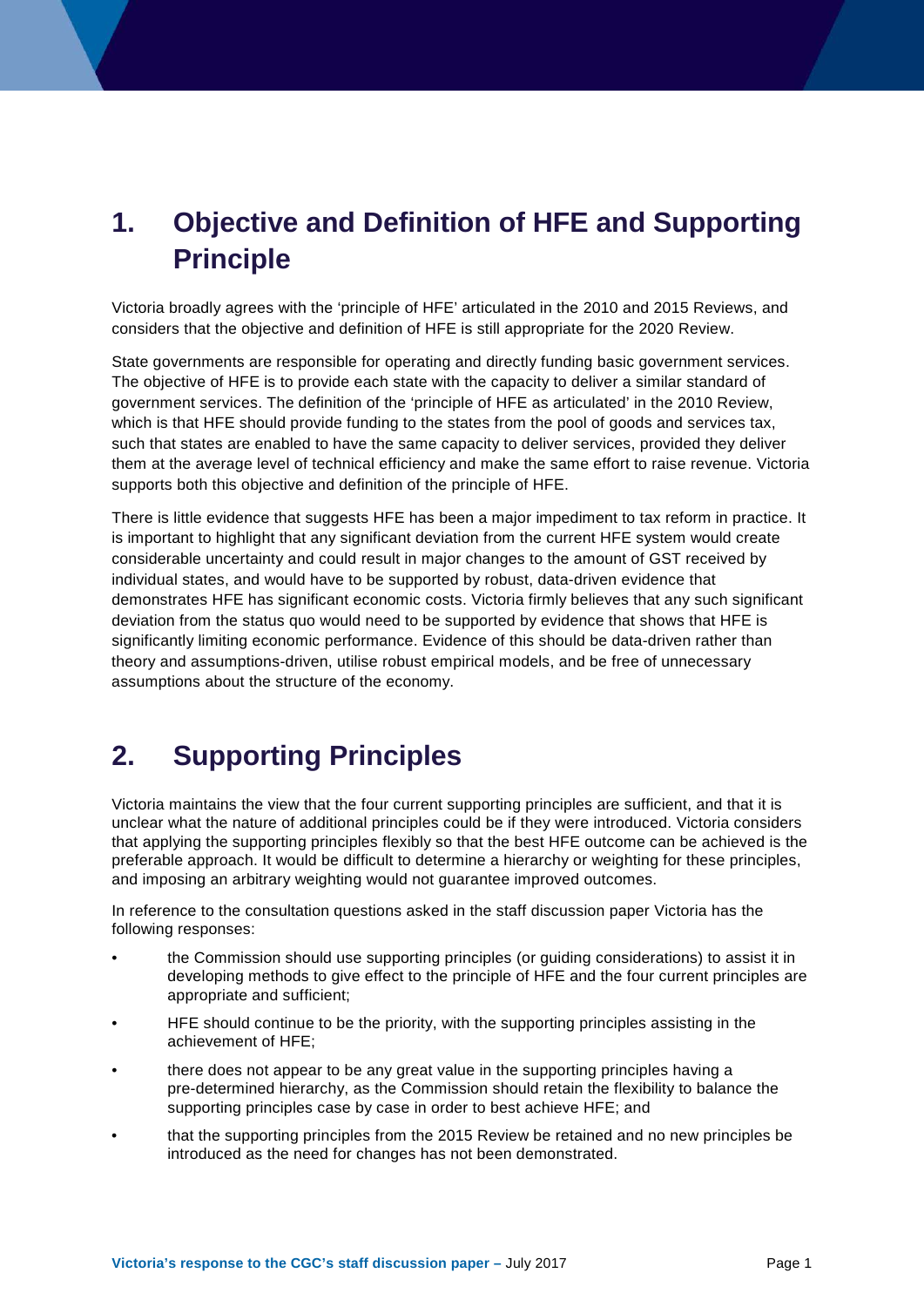## <span id="page-5-0"></span>**3. What States Do**

#### <span id="page-5-1"></span>**3.1 Internal or external standards**

Victoria agrees with the Commission's position that it is not well placed to make normative assessments of state policy or service delivery, and as such, an internal standard based on average state policy (what states do) is a sound methodology rather than an external standard (what states could or should do). Victoria supports the Commission's view that there may be some instances where departure from an internal standard could be warranted to overcome policy neutrality concerns; however Victoria's view is that this would be in extraordinary cases only.

Victoria supports the current model of utilising broad assessments over many narrow and complex assessments, as long as these broad assessments adequately reflect what states do.

### <span id="page-5-2"></span>**3.2 Weighted Averages and Average Policy**

The 2015 Review introduced the 'weighted average approach' of what states do. This approach means that even if one state raises revenue from a particular source or provides a particular service then its policy is regarded as being the average state policy. A differential assessment is only made if that policy has a material impact on the GST distribution. By contrast the 2010 Review regarded average state policy to be a revenue source or service that was undertaken by a majority of states and affected the majority of the revenue or service base.

One consultation question the Commission asked is whether it should retain the current weighted average approach (from the 2015 Review). Victoria considers that it is difficult to evaluate the current approach in the absence of information and examples as to how this approach led to different assessments being conducted in comparison with the 2010 Review.

It would appear unlikely, with the notable exception of some mining royalties, that only one or two states raising revenue from a particular source or providing a service would have a material impact on GST distribution. For instance, in the 2015 Review it was found that a differential assessment of the metropolitan improvement levies imposed by Victoria and Western Australia did not have a material impact, nor did the fire services property levies imposed by a number of states.

In the case of Victoria's provision of protective service officers at railway stations, a full assessment of the GST distributional impact was not undertaken but a judgement call was made that it was unlikely to be material. There did not appear to be any consideration of other revenue sources and services offered by one or two states in the 2015 Review.

It is unclear whether the 2015 Review definition of average state policy did produce outcomes different from those that the 2010 Review definition would have produced. Therefore Victoria is indifferent between the 2010 Review and 2015 Review definitions. However, if the 2015 Review definition is applied consistently it would be expected to require the Commission to undertake a large number of assessments.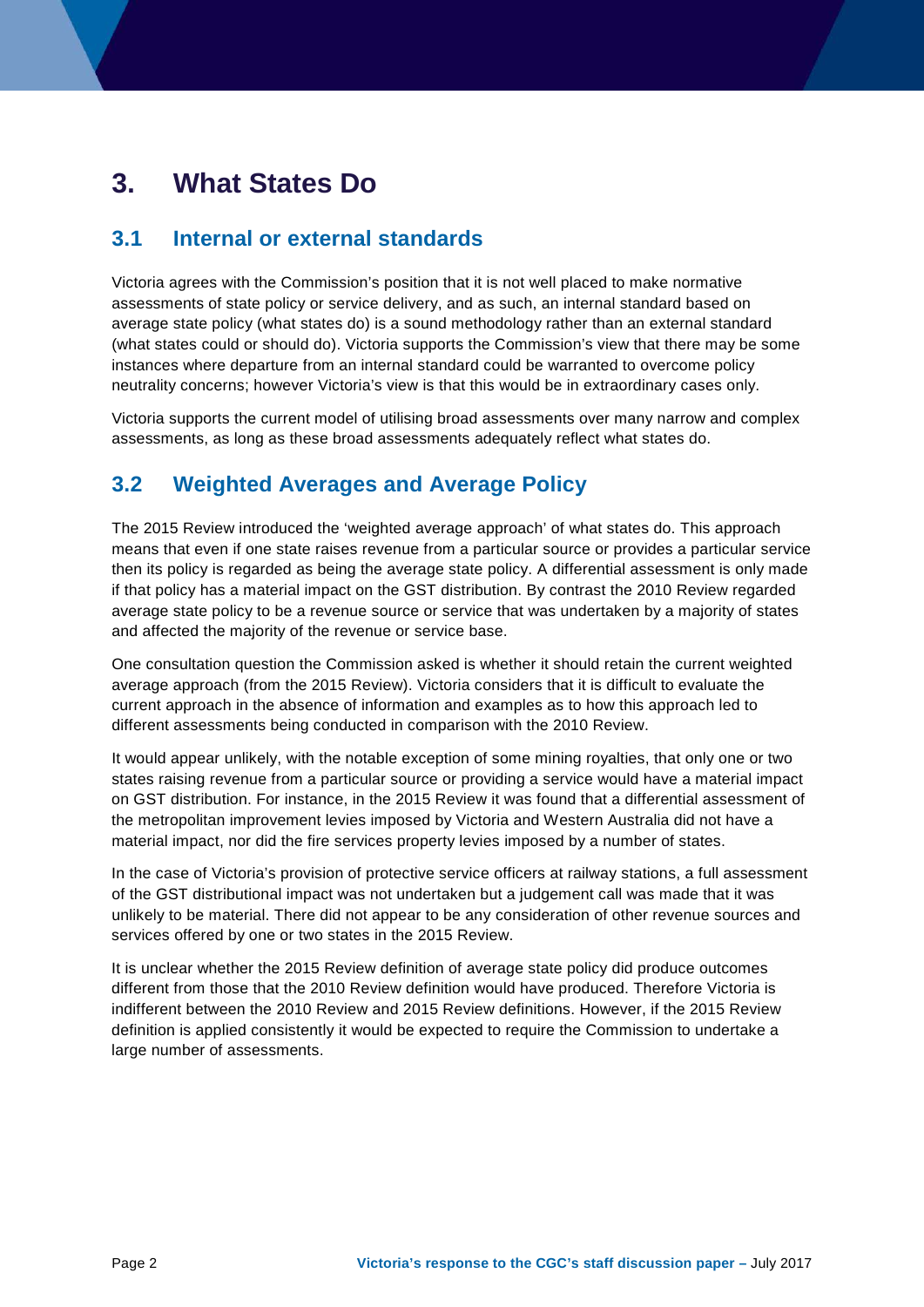### <span id="page-6-0"></span>**3.3 Scope of equalisation**

Victoria considers that the Commission should continue to use net financial worth as the fiscal outcome to equalise.

Victoria also considers that the existing scope of equalisation of including general government, urban transport PNFCs and public housing PNFCs but excluding local government except for the interactions between it and the general government sector, is appropriate.

### <span id="page-6-1"></span>**3.4 Disability measurement**

Overall Victoria supports the current approach to disability measurement taken by the Commission. There does not appear to be a better alternative to using average state policy in assessments noting that estimates of a disability should be done in a way which minimises capturing of other cost effects.

As noted in the discussion paper, the Commission does not include some population groups in disability loadings for a variety of reasons such as materiality or a lack of data. However in some cases further investigation is warranted for population groups, such as cultural and linguistically diverse groups which may result in higher education or human services costs.

## <span id="page-6-2"></span>**4. Policy Neutrality**

The current HFE system does result in some minor incentives that could, conceptually, affect state policy making. However, Victoria agrees with the Commission that in practice there appears to be no significant impact on policy.

There is little evidence that suggests GST distributions have been a major impediment to tax reform. Indeed, several jurisdictions have undertaken major tax reforms recently, including South Australia, the Australian Capital Territory, as well as Victoria. Western Australia, which controls a large share of Australia's iron ore resources, made a series of increases to its royalty rate on iron ore fines between 20[1](#page-6-3)0-11 and 2013-14<sup>1</sup>. The 2012 GST Distribution review noted that the review panel "doubts that GST share effects are a very powerful factor when states are considering tax reform".

Victoria supports the Commission's view that the benefits of any move to an external standard are far outweighed by the disadvantages, and that state policy standards should not be set by the Commission.

<span id="page-6-3"></span><sup>&</sup>lt;sup>1</sup> 2012-13 Budget Fact Sheet – Royalty Rate Analysis, Western Australia Government ŧ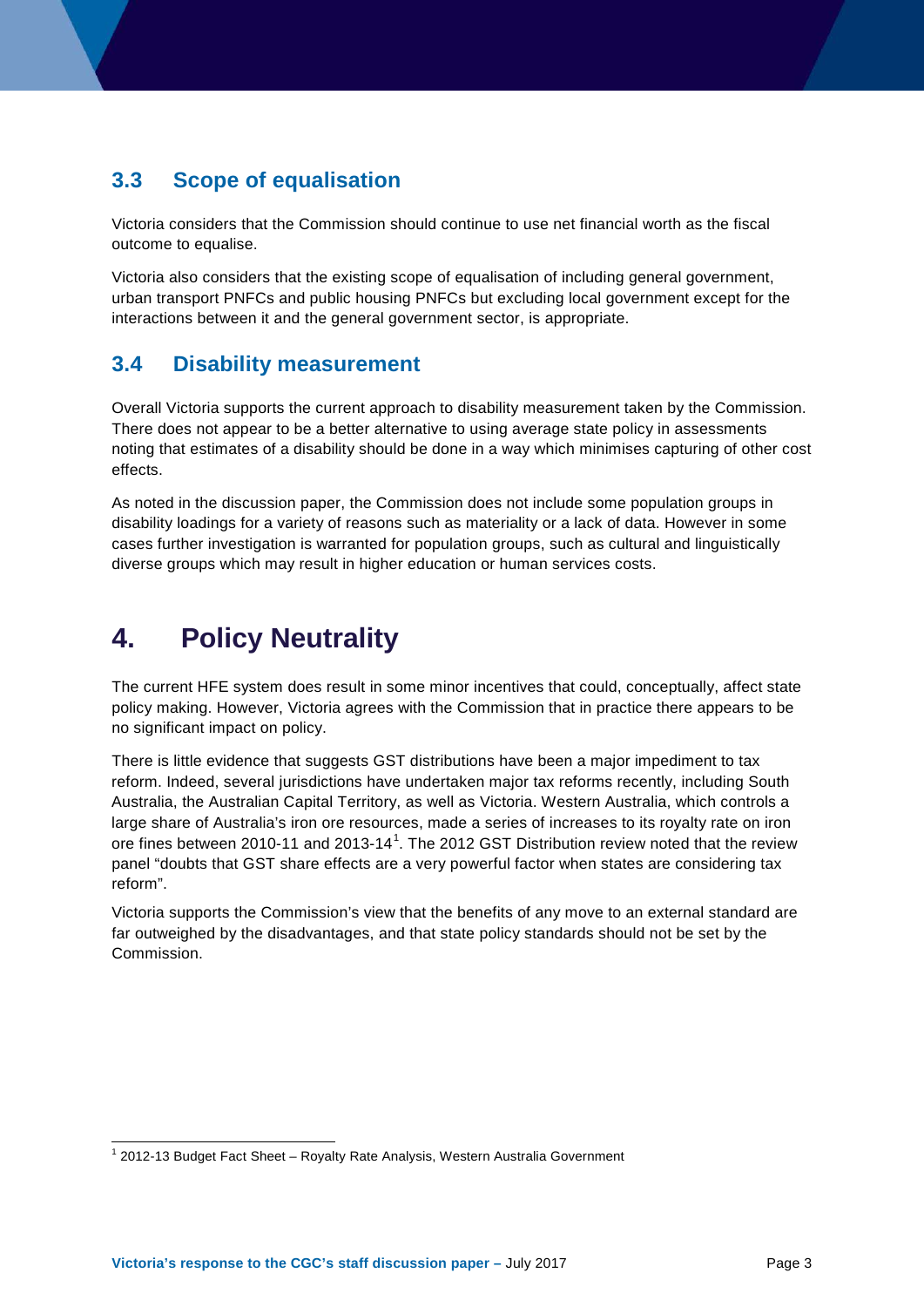# <span id="page-7-0"></span>**5. Practicality**

Victoria agrees that the transparent use of data is desirable so that the impact of particular data on assessments can be observed and understood. However, as the Commission has stated, the primary objective is achieving HFE. This implies that if the use of confidential data has a material impact on the distribution of GST then it should be used. Transparency could be improved through the Commission working with relevant states to provide for confidential data to be shared between treasuries.

## <span id="page-7-1"></span>**5.1 Discounting**

Discounting assessments results in a proportion of the assessment being an EPC assessment and the remainder being a differential assessment. The extent to which the proportion should be subject to differential assessment to improve the HFE outcome is a difficult judgement to make. In the early sections of this discussion paper it is acknowledged that precise equalisation is not feasible, but rather proximate equalisation is achieved by the Commission's methods.

If proximate equalisation is regarded as being acceptable then the widespread use of discounting should not be required. However, there are circumstances in which discounting is appropriate. Victoria believes that the Commission's existing guidelines for the use of its three levels of discounts are appropriate, particularly in the limitation of the use of discounts to situations in which the Commission is unable to make a suitable assessment due to poor data quality. It could be argued that more levels of discounts might be appropriate, but given that these levels are judgement based it is not clear that more levels would improve the system and produce a better HFE outcome.

There may be a need for the Commission to be more discerning in recognising presumptive cases for a disability in the absence of adequate supporting data. Both partially recognising such a disability and not recognising it could be to the detriment of HFE, but which causes the bigger detriment may not be determinable.

## <span id="page-7-2"></span>**5.2 Materiality thresholds**

The values of the three materiality thresholds were tripled in the 2015 Review from their 2010 Review values. Victoria supports the continuation of the 2015 Review thresholds and the issue for the 2020 Review is whether these values should be adjusted to reflect price and wage increases since the 2015 Review.

As the materiality thresholds relate to the amount redistributed, a more appropriate standard for assessing the value of the thresholds is the size of the redistribution task. As Table 1 indicates, the amount of GST redistributed by the revenue and expense assessments has decreased since the 2015 Review. This results in the thresholds representing a greater proportion of the redistribution amounts. On these grounds it could be argued that the materiality thresholds should be reduced rather than increased.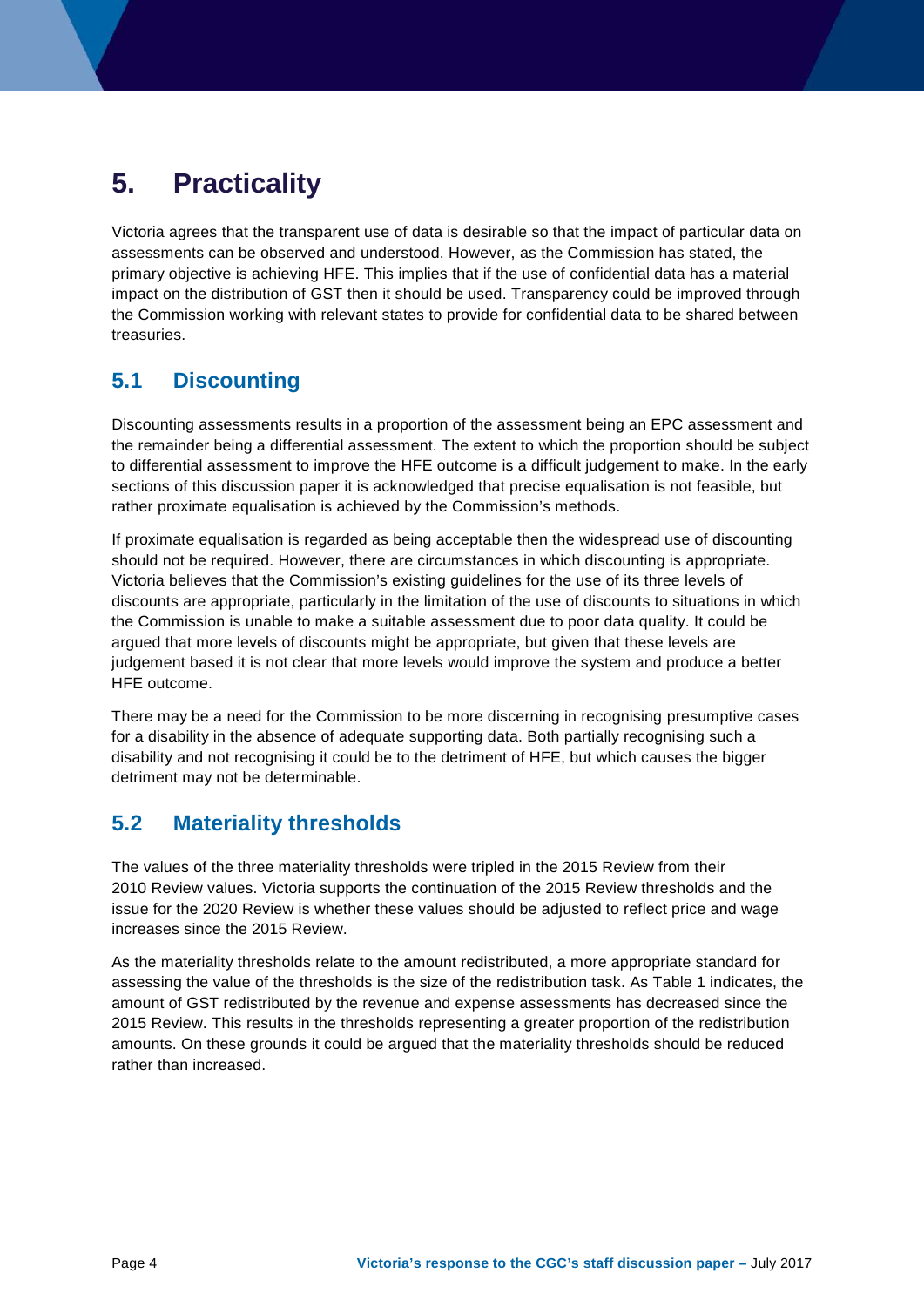| Assessment | 2015 Review | 2016 Update | 2017 Update |
|------------|-------------|-------------|-------------|
| Revenue    | 320         | 316         | 274         |
| Expenses   | 336         | 332         | 288         |

Table 1: GST redistributed by the revenue and expenses assessments (\$ per capita)

Source: CGC review and update reports.

Victoria considers that, in order not to further complicate the review task, the materiality thresholds should remain at the 2015 Review levels.

### <span id="page-8-0"></span>**5.3 Quality assurance**

Victoria considers that a quality assurance (QA) process is critical for the validity of the review processes and the assessment methodologies. It is difficult to comment further on the QA process for the 2020 Review until the draft plan is received.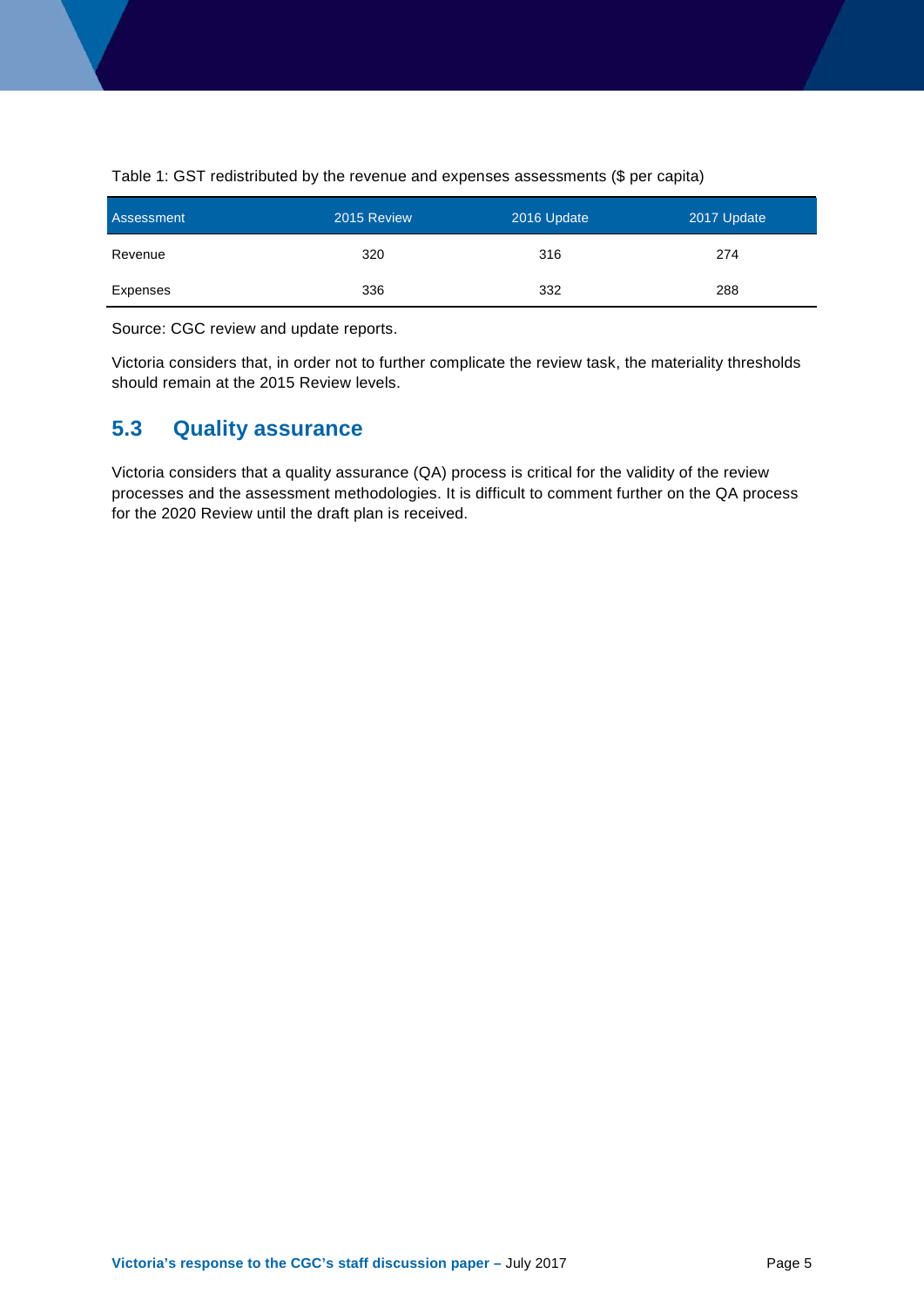## <span id="page-9-0"></span>**6. Contemporaneity**

The Commission faces a difficult task in determining the relativities to ensure HFE in the application year. When the Commission recommends its relativities, the application year is in the future, and there are no actual data available. The Commission trades off contemporaneity with data availability and quality by using the actual data rather than forecasts. This means that the latest data used is from two financial years prior to the application year. The Commission calculates relativities for assessment years (the most recent years for which data are available). The application year relativity is calculated as the simple average of the latest three assessment year relativities. This approach has been used since the 2010 Review.

Victoria considers that using forecasts to determine application year relativities would introduce unwarranted uncertainty and volatility. Equalisation over time produces predictable results for budget management.

Table 2 presents a number of alternatives for determining application year relativities, and estimated relativities for Victoria. Comparison between alternatives is imperfect as the time periods considered involve three different assessment methodologies and two averaging periods. The weighted average approach places more weight on the more recent assessment year relativities. However, using a weighted average rather than a simple average tends to produce relativities that are further from the assessment year relativity for the application years. Similarly, using only the relativity from the most recent assessment year tends not to produce more accurate relativities than the current method, as outlined in the table below.

The current method produces relativities that are too high in some years and too low in others but balance is achieved over time. This outcome supports the Commission's objective that equalisation is achieved over time. Victoria supports retaining the current method as it would be difficult to develop a more contemporaneous method without introducing additional uncertainty and volatility.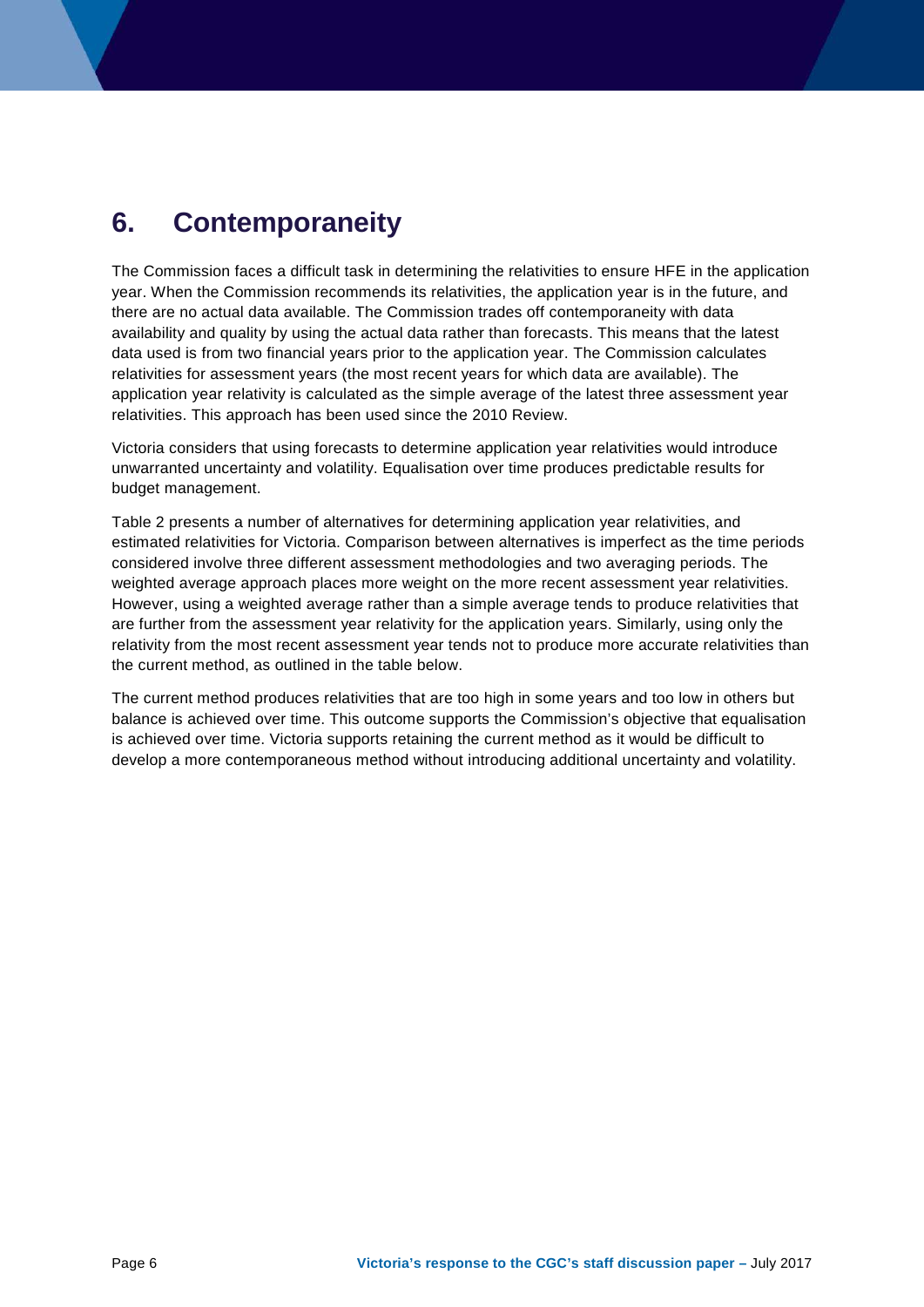| Year        | GST<br>Relativity | Weighted<br>average <sup>1</sup> | Last<br>assessment<br>year <sup>2</sup> | Actual<br>assessment<br>year <sup>3</sup> |
|-------------|-------------------|----------------------------------|-----------------------------------------|-------------------------------------------|
| $2011 - 12$ | 0.9048            | 0.9362                           | 0.9333                                  | 0.9290                                    |
| $2012 - 13$ | 0.9211            | 0.9429                           | 0.9624                                  | 0.8869                                    |
| $2013 - 14$ | 0.9040            | 0.9054                           | 0.8999                                  | 0.8917                                    |
| $2014 - 15$ | 0.8828            | 0.8280                           | 0.8660                                  | 0.9738                                    |
| $2015 - 16$ | 0.8925            | 0.8833                           | 0.8640                                  | 0.9317                                    |
| 2016-17     | 0.9097            | 0.9257                           | 0.9782                                  | na                                        |
| $2017 - 18$ | 0.9324            | 0.9363                           | 0.9317                                  | na                                        |

Table 2: Alternative derivations of application year relativities, Victoria

1. Weights of 0.2,0.3 and 0.5 for the three most recent assessment years.

2. GST relativity set to last assessment year relativity.

3. Annual relativity for specified year from most recent update/review.

While the current methodology can produce pro-cyclical outcomes for two to three years, for example both own-source revenues and GST growing at low rates, these outcomes are known and predictable. States should be able to incorporate the implications of the current determination of application year relativities into their financial management.

Victoria understands that the Commission backcasts application year distributions of other Commonwealth payments to the assessment years in an attempt to make relativities more contemporaneous. However, Commonwealth payments, in total, are relatively small in comparison to expenses and own-source revenues so it is unclear the extent to which contemporaneity is improved. There is an element of uncertainty as to whether forecast application year distribution of payments are actually realised.

On balance, Victoria is uncertain about whether backcasting of Commonwealth payments achieves a better equalisation. Not backcasting Commonwealth payments would simplify the GST distribution system with minimal impact on contemporaneity.

Victoria does not support backcasting any additional items (i.e. beyond Commonwealth payments). In the past, the Commission has assessed revenue based on states' intended policies but these policies have subsequently been amended prior to being implemented or withdrawn, demonstrating that backcasting is fraught with problems, for example, state deferrals of changes to the tax mix following the introduction of the GST.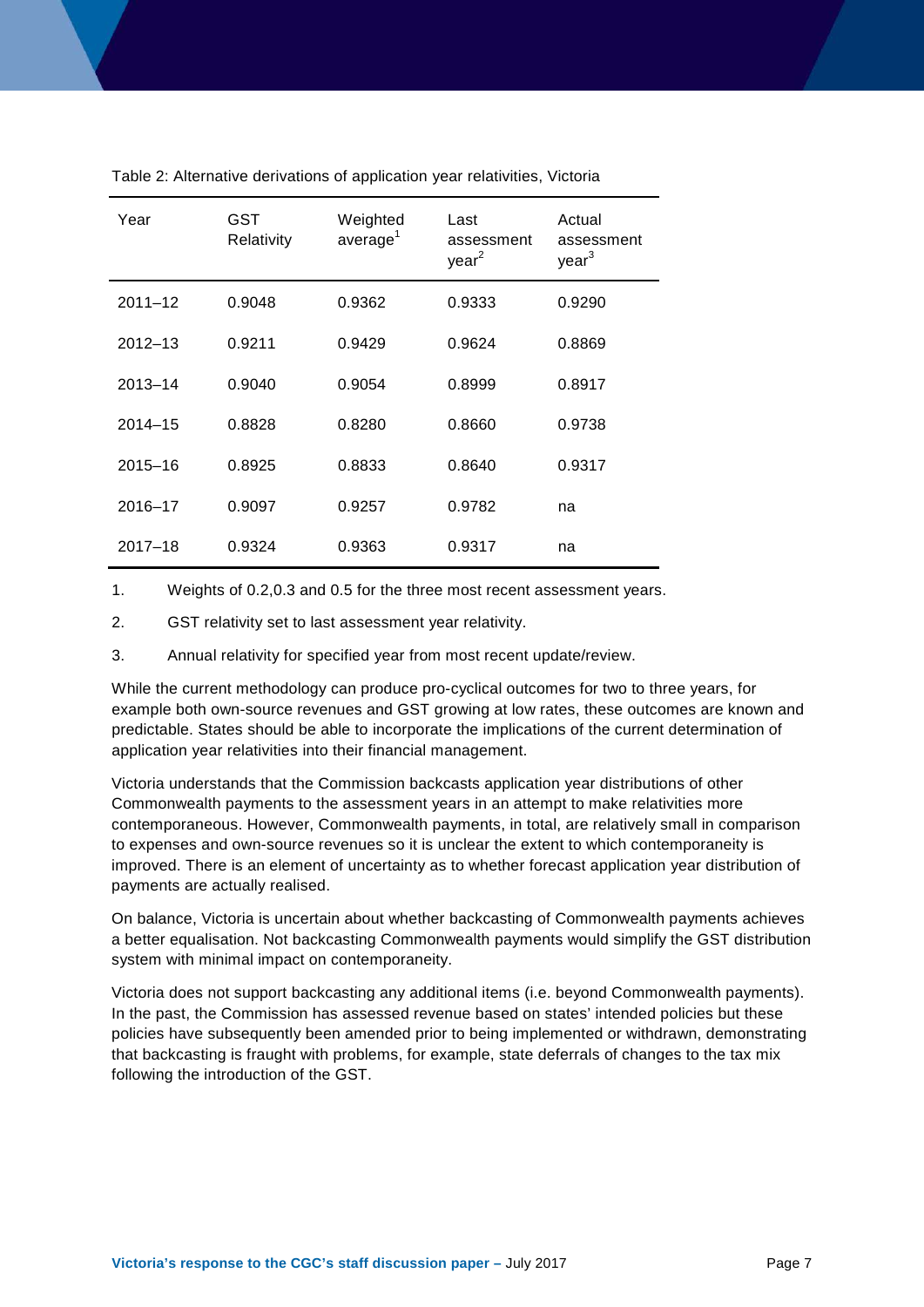## <span id="page-11-0"></span>**7. Treatment of Other Commonwealth Payments**

Victoria supports the continuation of the current treatment of other Commonwealth payments, but considers that the treatment of government schools could be revised given the changes in government schools funding since 2015. While the 2015 Review terms of reference sought that schools funding be thoroughly reviewed, no such request has been outlined in the 2020 Review terms of reference.